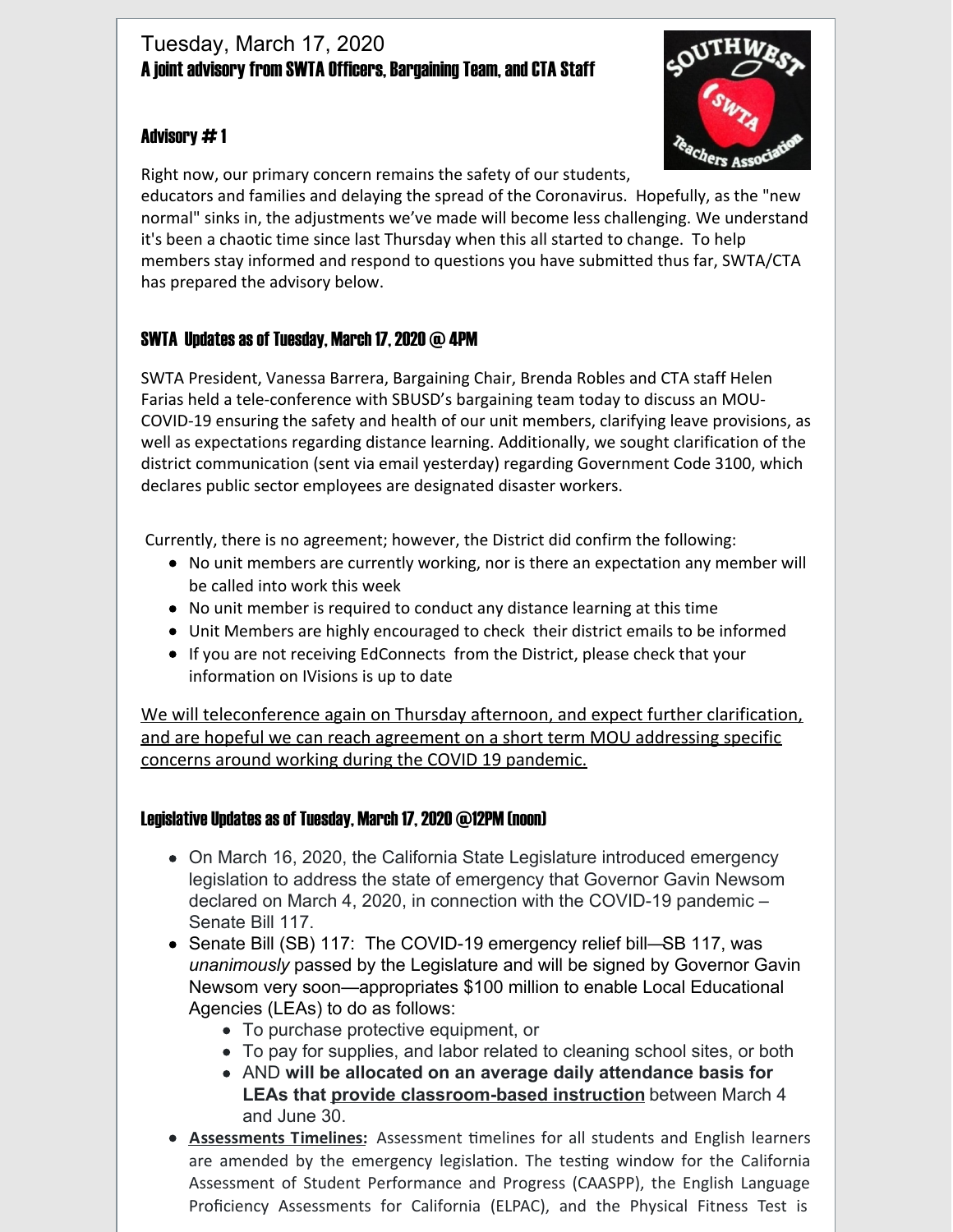extended "by the length of time a school is closed due to the coronavirus (COVID-19), or until the end of the testing window, whichever comes first." Additionally, the timeframe to assess students for English language proficiency is extended by 45 days, or a period otherwise determined by the SPI.

#### **CDC GUIDELINES**

Guidelines include but are not limited to the following:

- Governor called for home isolation of seniors ages 65 and older, and those with chronic health conditions
- Governor urged restaurants, bars, etc. to cut capacity to allow for "deep social distancing"
- CDC is now urging a nationwide halt to gatherings of more than 50 people for next eight weeks

## On the Horizon:

**On Tuesday, March 17, 2020**, per the Governor's Executive Order N-26-20, the Labor and Workforce Development Agency and the Health and Human Services are expected to jointly develop and issue guidance covering how to support parents to care for their children during ordinary school hours. **[Executive](https://www.gov.ca.gov/wp-content/uploads/2020/03/3.13.20-EO-N-26-20-Schools.pdf) Order N-26-20 CLICK HERE**

**On Thursday, March 19, 2020 @4PM**—In order to support members who may be teaching through distance learning, the California Teachers Association (CTA) is hosting a one hour webinar on best practices for virtual teaching. Space is limited to 500 attendees

\*This webinar will be recorded and a link will be sent out to access the webinar if members are unable to join.

#### *Best Practices for Virtual Teaching Webinar*

*Your administration is asking you to teach students virtually... now what?*

*You may be a confident brick-and-mortar teacher, but distance learning comes with a whole new set of challenges. Where to start? What resources are appropriate for an online lesson? How do we know the kids are even paying attention? This webinar will help answer these questions, and more! For this session, we will focus on online teaching basics, specifically on how to create an engaging, impactful live virtual lesson, so you can maintain that crucial personal connection with your students during this unique time.*

*Presenter: Nicole Piper, CTA member and educator with 7 years of online teaching experience.*

*Date & Time: Thursday, March 19, 2020 4:00 PM – 5:00 PM Join Zoom Meeting [HERE](https://zoom.us/j/998482283) Meeting ID: 998 482 283*

*Dial by your location +1.669.900.6833 US (San Jose) +1.253.215.8782 US*

## State Level Update  $-$  California Teachers Association (CTA)

**RETIRED Educator lost to the Coronavirus**— The California Teachers Association joins the Sacramento community in mourning the death of a retired and longtime educator with the